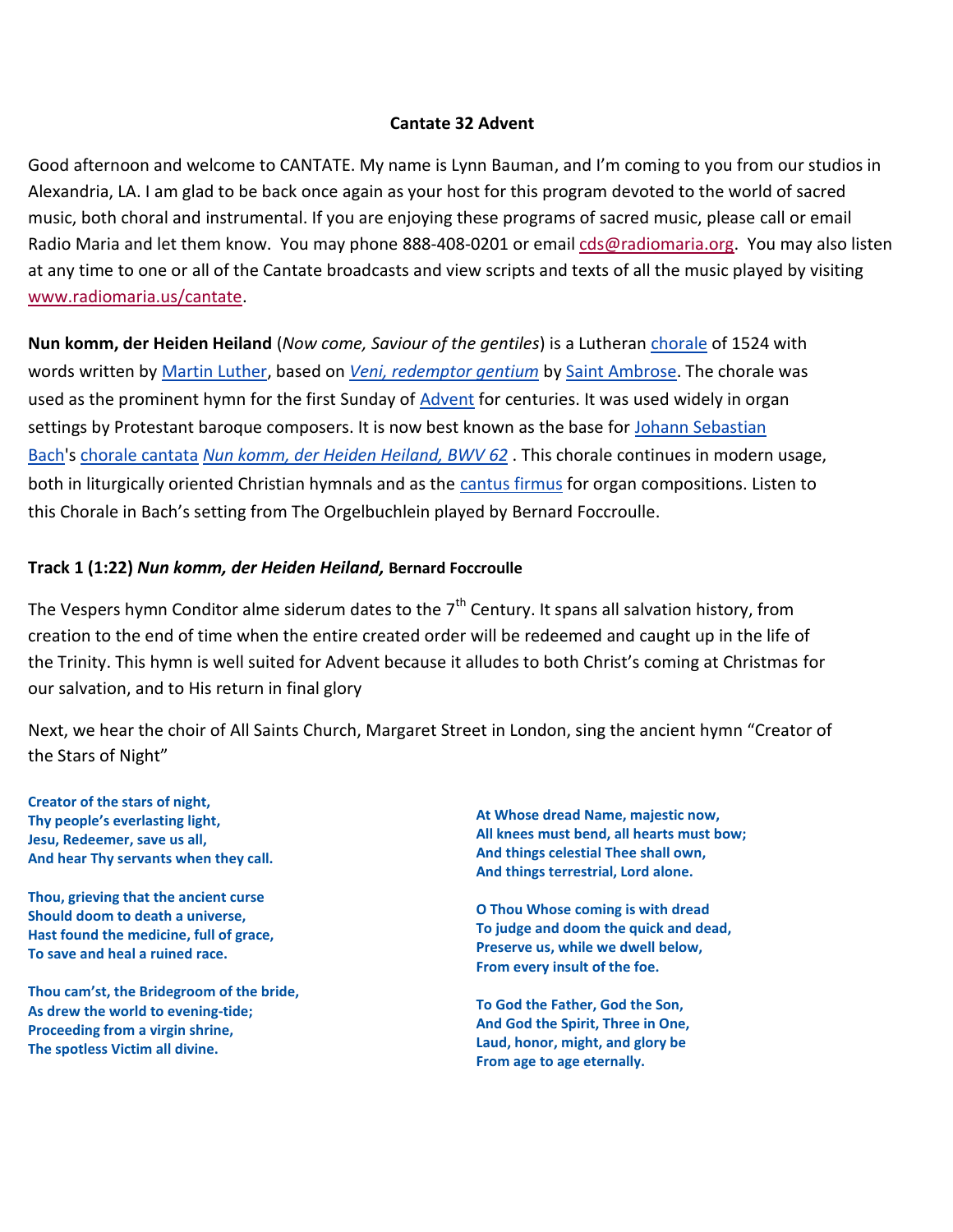#### **Track 2 (1:52)** *Creator of the Stars of Night,* **Choir of All Saints, Margaret St., London**

Since their first, self-titled debut CD in 1993, Irish mixed-voice choral ensemble Anuna has created an additional four excellent CDs in their quest to explore their Celtic heritage and develop and discover their own sound. Their connection with Riverdance, which began with the recording of their hit "Cloudsong," exposed millions to the group's music. "Essential" is right there with the group's program, haunting, surreal soundscapes. There are 19 songs, many of our favorites are pieces written by groups founder Michael McGlynn, the moody "The Wild Song," "Wind on Sea," the soaring "Kyrie," "Blackthorn," "Victimae," the sublime "Pie Jesu" and "Hymn to the Virgin," which we will hear now.

#### **Lyrics: English Translation:**

Cantemus in omni die concinnantes uarie *Let us sing together each day* Sante Marie, Sancte Marie *Saint Mary, Saint Mary*

Oportunam dedit curam egrotanti homini *Gave ailing man a great care* Quod conceptum et susceptum in utero materno *Which came from the breast of the Father* Sante Marie, Sancte Marie meritum *Saint Mary, noble Saint Mary* Imploramus dignissimum *We beseech you*

Hec est summa hec est sancta uirgo uenerabilis *This is the great, the holiest worthy Virgin* Huic matri nec inuenta ante nec post similis *\_\_\_* Nec de prole fuit plane humane originis *\_\_\_* Sante Marie, Sancte Marie meritum *Saint Mary, noble Saint Mary* Imploramus dignissimum *We beseech you*

Sante Marie... *Saint Mary...*

Conclamantes Deo dignum ymnum Sancte Marie *Crying aloud to God a hymn that is worthy of Saint Mary* Bis per chorum hinc et inde conlaudemus Mariam *Twice on alternating sides, let us praise together the Virgin* Ut uox pulset omnem aurem per laudem uicariam *So that there will be continuous sound on the ear*

Maria de tribu Iuda Summi Mater Domini *Mary of the line of Judah, mother of God* Gabriel aduexjt Verbum sinu prius Paterno *Gabriel placed the Word in the mother's womb* Ut mereamur solium habitare altissimum *That we may be worthy to ascend the highest throne*

Que ex fide non recissit sed exstetit stabilis *Who has held fast in faith and not turned away*

Ut mereamur solium habitare altissimum *That we may be worthy to ascend the highest throne*

#### **Track 3 (4:13)** *Hymn to the Virgin***, Anuna**

*This is the record of John* is a [verse anthem](http://en.wikipedia.org/wiki/Verse_anthem) written by [Orlando Gibbons](http://en.wikipedia.org/wiki/Orlando_Gibbons) (1583 - 1625).

The anthem is a characteristic [Anglican-](http://en.wikipedia.org/wiki/Church_of_England)style composition of the period and is based on a text from the [Gospel of John](http://en.wikipedia.org/wiki/Gospel_of_John) in the *[Authorized Version](http://en.wikipedia.org/wiki/Authorized_Version)*. 'John' (whose [record](http://en.wikipedia.org/wiki/Testament) is being told) refers to [John the Baptist.](http://en.wikipedia.org/wiki/John_the_Baptist)

The anthem is usually performed with [organ](http://en.wikipedia.org/wiki/Organ_(instrument)) and consort of voices. The piece is divided into three sections, each beginning with a verse for solo [countertenor](http://en.wikipedia.org/wiki/Countertenor) followed by a full section, echoing words of the verse.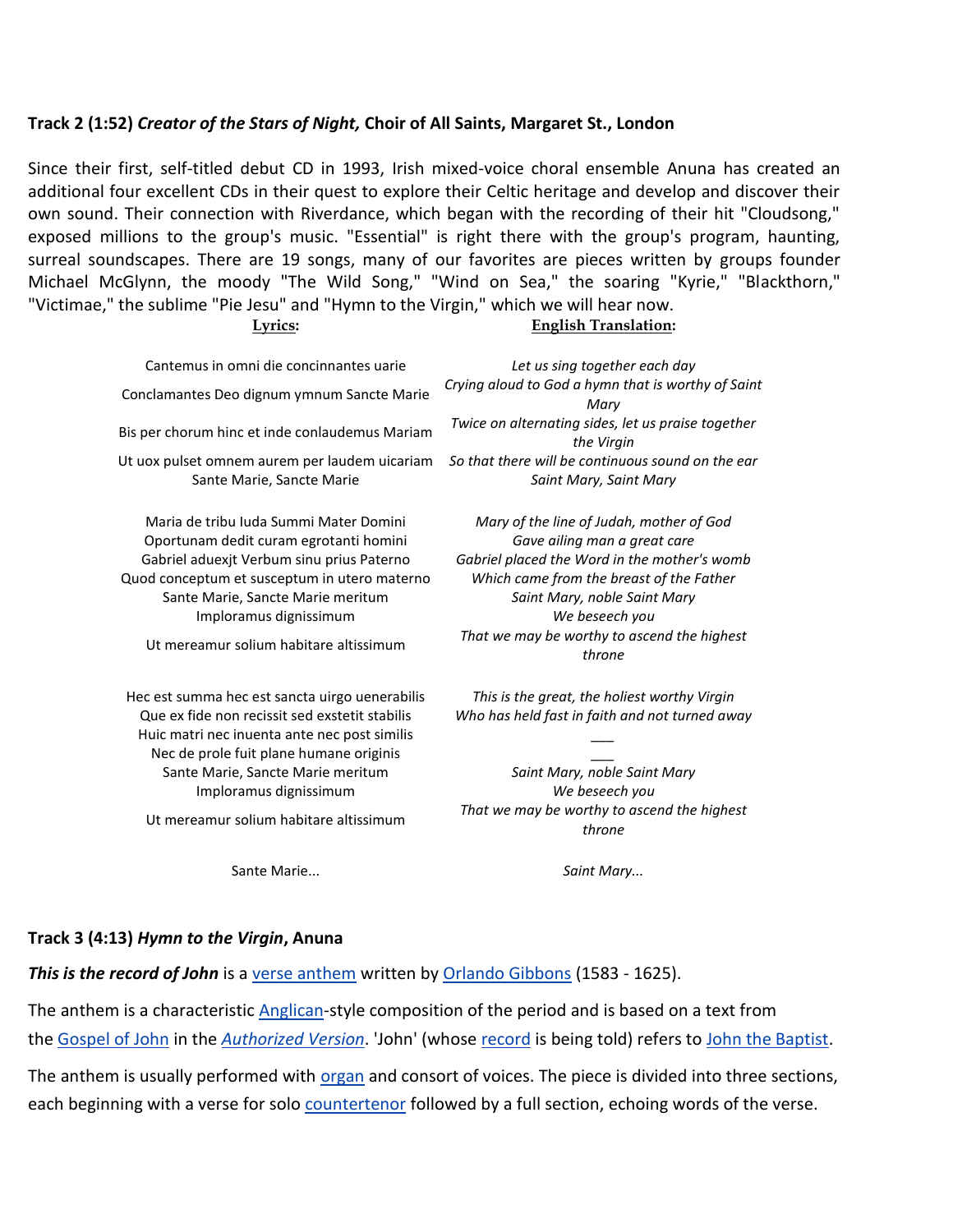The original text, from which the verse is derived, follows.

- 1 This is the record of John, when the Jews sent priests and Levites from Jerusalem to ask him, Who art thou? And he confessed and denied not, and said plainly, I am not the Christ.
- 2 And they asked him, What art thou then? (Art thou Elias? *repeated x1*) And he said, I am not. (Art thou the prophet? *repeated x1*) And he answered, No.
- 3 Then said they unto him, What art thou? that we may give an answer unto them that sent us. What sayest thou of thyself? And he said, I am the voice of him that crieth in the wilderness, (Make straight the way of the Lord *repeated x2*)

## **Track 4 (3:58)** *This is the Record of John***, Choir of St. Mary's Cambridge**

The Dale Warland Singers make their debut on Gothic with a beautiful new Christmas CD, featuring imaginative arrangements of carols from around the world. The sound is incomparable. 21 songs, from "Il est nŽ, le divin enfant," "The Virgin's Cradle Hymn," "Susanni" and the Swedish carol "Prepare the Way," to the Latvian carol "Ai, nama mamina," the Medieval carol "The Friendly Beasts," the Canadian "Huron Carol" and the Basque "Gabriel's Message." A special, rare Christmas gift of beautiful music from around the world. Listen to the the Swedish carol, "Prepare the Way" from the CD Christmas with the Dale Warland Singers.

## **Track 5 (3:06)** *Prepare the Way***, Dale Warland Singers**

In 1968, John Eliot Gardiner formed the Monteverdi Orchestra. Almost ten years later, the [English Baroque](http://www.bach-cantatas.com/Bio/English-Baroque-Soloists.htm)  [Soloists](http://www.bach-cantatas.com/Bio/English-Baroque-Soloists.htm) - formed from members of the Monteverdi Orchestra made their debut at the 1977 Innsbruck Festival of Early Music performing [Georg Frideric Handel'](http://www.bach-cantatas.com/Lib/Handel.htm)s *Acis and Galatea* on period instruments.

John Eliot Gardiner holds an honorary doctorate from the University of Lyons and was named "Officier dans l'Ordre des Arts et des Lettres" (1988) and "Commander of the British Empire" (1990). In 1992 he was made an honorary member of King's College, London and the Royal Academy of Music.

John Eliot Gardiner received a knighthood from Queen Elizabeth II at the June Birthday Honours in 1998.

In celebration of the 250th anniversary of Johann Sebastian Bach's death in 2000, John Eliot Gardiner, the Monteverdi Choir and the English Baroque Soloists undertook the biggest baroque project of any music ensemble to date – the Bach Cantata Pilgrimage – performing all one hundred and ninety-eight of Bach's sacred cantatas in over sixty churches throughout Europe on the Sundays and feast days for which they were intended.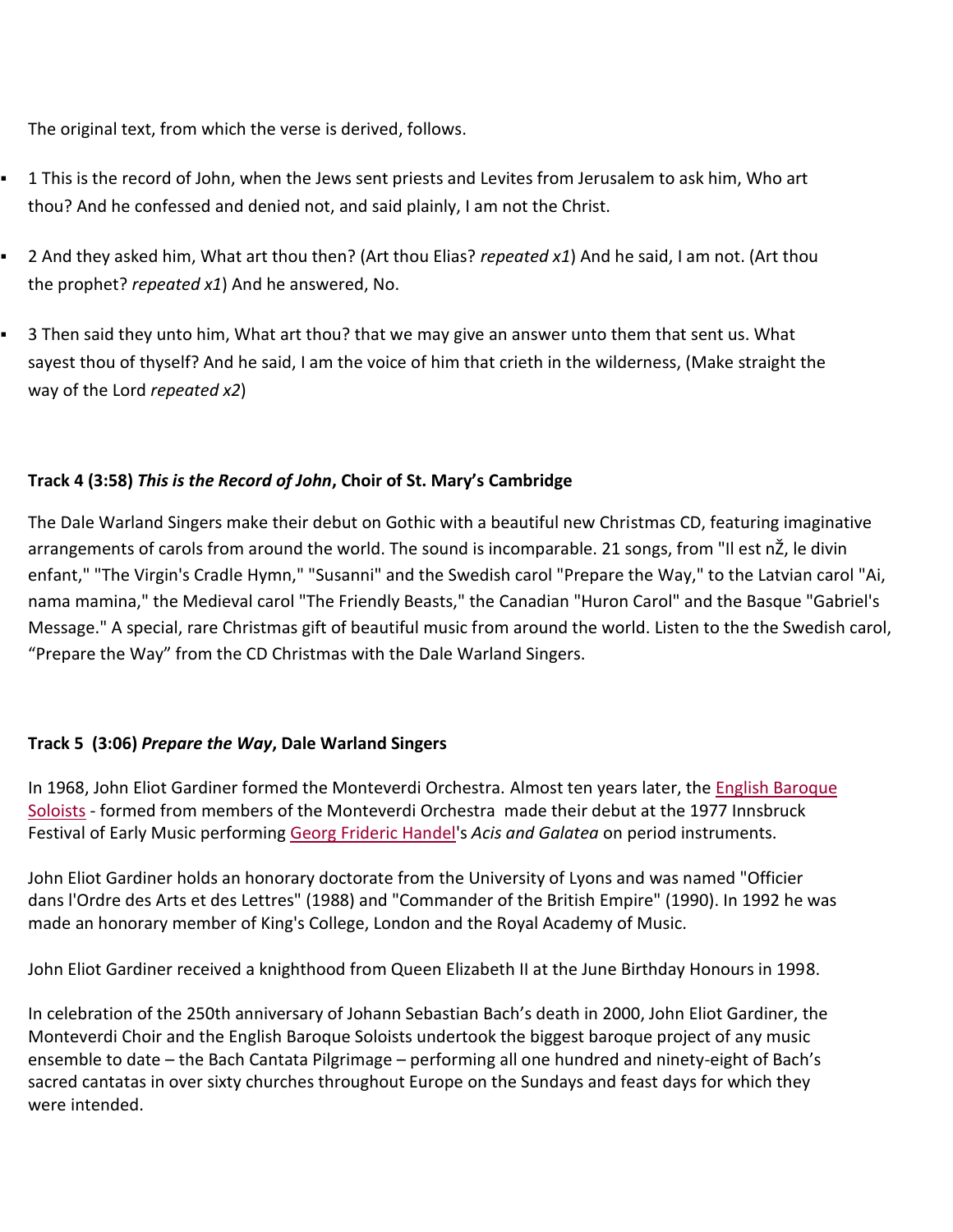In 2010 the English Baroque Soloists toured Europe with Bach's Mass in B Minor and Monteverdi's *Vespers* of 1610, together with the Monteverdi Choir and John Eliot Gardiner. On their own, they will also perform Bach *Brandenburg Concertos* and *Orchestral Suites* in Germany and at two Proms concerts in London. They will end this year with a series Advent Cantatas concerts to celebrate the 10th anniversary of the Bach Cantatas Pilgrimage. Listen now uniterupted to the Advent portion of Handel's Messiah as performed by the English Baroque Soloists, Sir John Elliot Gardner, directing.

# **Track 6 (2:55) Overture**

**Track 7 (2:20)** *Comfort Ye My People,* **Anthony Rolfe-Johnson, soloist**

**Track 8 (3:11)** *Every Valley,* **Anthony Rolfe-Johnson, soloist**

**Track 9 (2:40)** *And the Glory of the Lord,* **Chorus**

**Track 10 (1:19)** *Thus Saith the Lord,* **Robert Hale, soloist**

**Track 11 (4:19)** *But Who May Abide,* **Charles Brett, soloist**

**Track 12 (2:18)** *And He Shall Purify the Sons of Levi,* **Chorus**

**Track 13 (0:28)** *And Behold, A Virgin Shall Conceive,* **Catherin Robbin, soloist**

**Track 14 (5:35)** *O Thou That Tellest Good Tidings to Zion,* **Catherine Robbin, soloist & Chorus**

**Track 15 (1:46)** *For Behold, Darkness Shall Cover the Earth,* **Robert Hale, soloist**

**Track 16 (3:50)** *The People That Walked in Darkness,* **Robert Hale, soloist**

## **Track 17 (4:02)** *For Unto Us is Born,* **Chorus**

For most Europeans, Vladimir Horowitz had remained for many years an American legend. Then in 1982 he returned to London to give his first concerts there in over 28 years and in 1985 traveled to Milan and Paris for his first recitals on the continent in over 30 years. In autumn 1985 Horowitz re-established contact with Hamburg, where his international career began in 1926, by announcing that Deutsche Grammophon was his new recording partner.

Born in Kiev on 1 October 1904, Horowitz had already made a name for himself in Russia before he turned 20. His fame began to spread when he left Russia for Germany in 1925 and was immediately recognized as a sensational new talent, resulting in appearances in England and France. 1928 marked his American debut, 1940 his emigration to the U.S.A. and 1945 his acquisition of American citizenship, He became known as the most virtuosic of all virtuosos, and each concert was an event of unprecedented significance.

THE STEINWAY LEGENDS GRAND EDITION Steinway & Sons, for over 150 years the maker of the world's finest